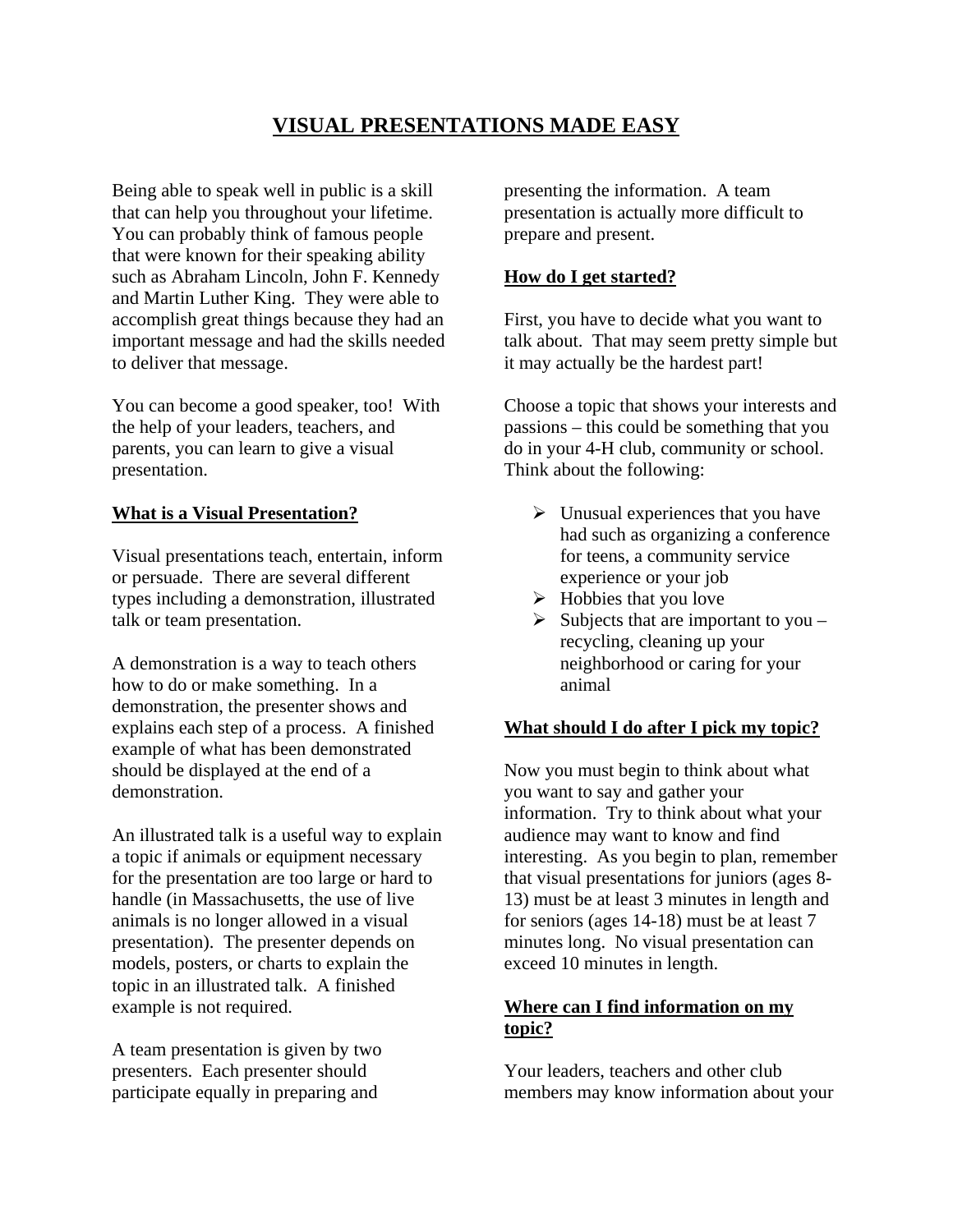topic that could help you get started. Your school and public library are also excellent sources. Of course, a wealth of information is available on the Internet.

## **How should I arrange my information?**

A visual presentation is made up of three parts: the introduction, the body of the presentation, and the conclusion.

The Introduction: This is the part of the presentation where you have to grab your audience's attention. A good introduction will:

- $\triangleright$  Get the audience interested in your topic and make them want to hear what you have to say
- $\triangleright$  Tell the audience what they will learn if they listen to you

There are several ways to introduce your topic. You could start with a story or a joke but make sure it relates to your topic! Other ways to do this include giving some history about your topic or telling the audience something that has happened in your life that made you interested in your topic. You could also choose to use an interesting quote that you gathered in researching your topic. These are just suggestions to help you think creatively about how to introduce your visual presentation.

The Body of the Presentation: This is the part of your presentation where you tell people what you want to tell them! It should:

- $\triangleright$  Explain how to do something if you are doing a demonstration or explain how something works if you are doing an illustrated talk
- $\triangleright$  Include how-to steps the audience can follow
- $\triangleright$  Be clear and logical
- $\triangleright$  Not include too much information; be appropriate for the time you have

It is usually best to outline your speech and not write out an entire speech in narrative format. Reading a speech is not allowed and memorization is not a good idea. If you forget one phrase, it is often difficult to continue on.

Note cards are allowed. Use an outline format or key words and phrases that remind you of what you need to say. Again, do not read off your note cards but use them to refer to if needed as you go along. You can also use posters like note cards.

The Conclusion: This is the final part of your presentation. It is very important because it is your last chance to leave your audience with the feeling they have learned something. During your conclusion:

- $\triangleright$  Repeat the most important points that you want your audience to remember
- $\triangleright$  Do not introduce any new material

#### **What type of equipment should I use?**

The type of equipment you use depends on the type of presentation you are going to give. Some things to keep in mind:

- $\triangleright$  Use equipment suitable for the job and the age of the presenter
- $\triangleright$  Clear glass bowls are best for food demonstrations for visibility
- $\blacktriangleright$  Have towels available for spills
- $\triangleright$  Cover the table, if you are using it
- $\triangleright$  And, remember to test your equipment before you begin your presentation